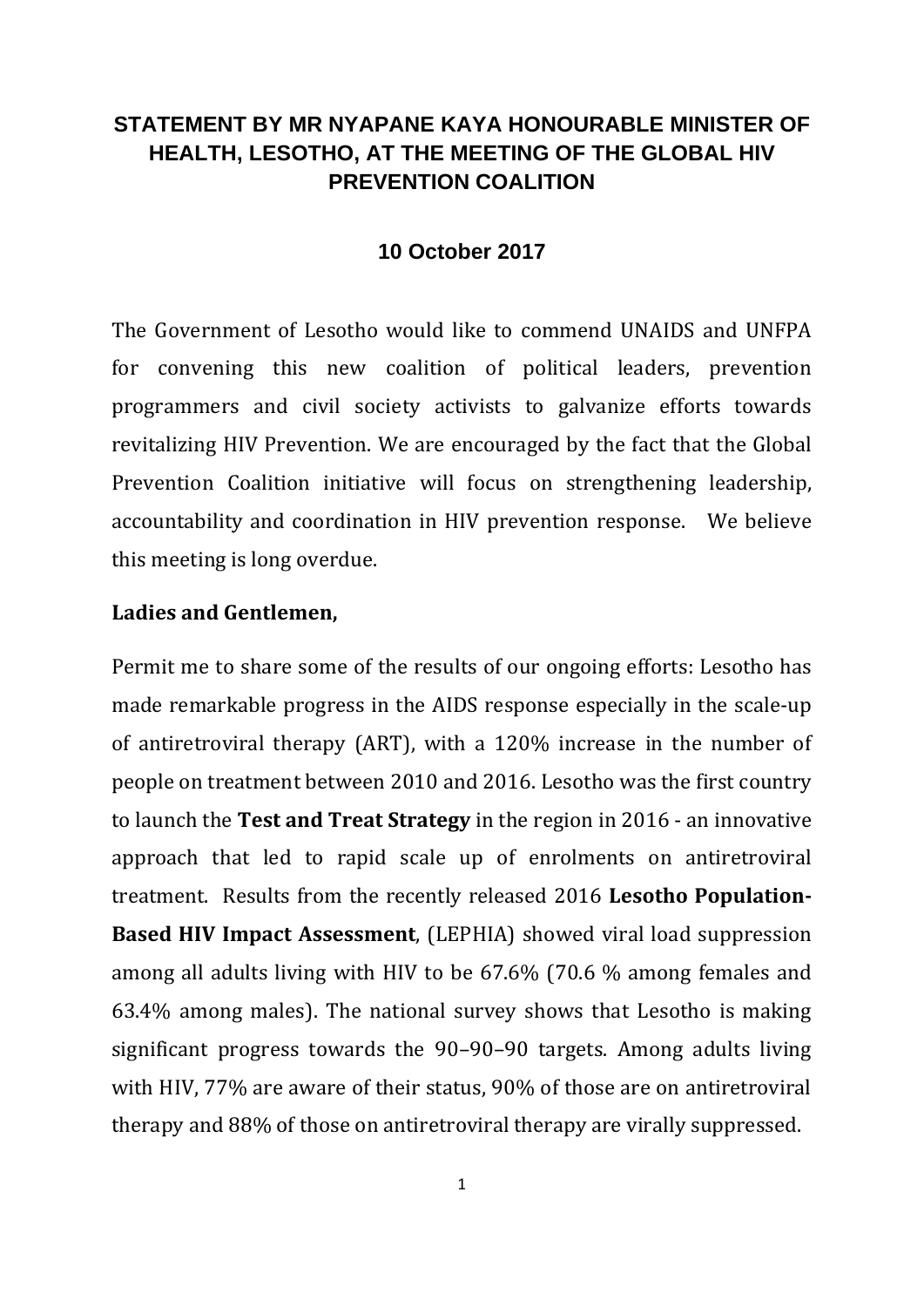However, our progress in treatment is currently not matched with similar success in primary prevention. Despite the availability of effective HIV prevention tools and massive scale-up of treatment, we achieved only 5% decline in new HIV infections between 2010 and 2016. New HIV infections among adults have stagnated at about 21000 infections yearly. This is particularly concerning given the high rates of new HIV infections, especially among young women. The LEPHIA report confirmed this by revealing a HIV incidence of 1.47%. This is unacceptably high and that is why we are particularly supportive of the need to strengthen primary prevention alongside treatment.

The key finding from the recent national consultations was that HIV prevention programmes have not been consistently implemented and their scale is limited. The stakeholders were unanimous in the conclusion that HIV prevention should be reinvigorated, ensuring that high-quality combination prevention services are provided especially to young people. There is an urgent need to strengthen, scale up, innovate and systematically implement primary prevention programmes.

#### **Ladies and gentlemen**

We have reviewed the Roadmap with a focus on the 10-point plan for accelerating HIV prevention and the Coalition accountability mechanism as spelled out in the document. We wish to express our commitment to joining the coalition and endorse the road map as the framework for the coalition.

We are optimistic that going forward HIV Prevention programmes that address structural and behavioural factors will be prioritized alongside the treatment programme to make a dent in reducing the number of new infections.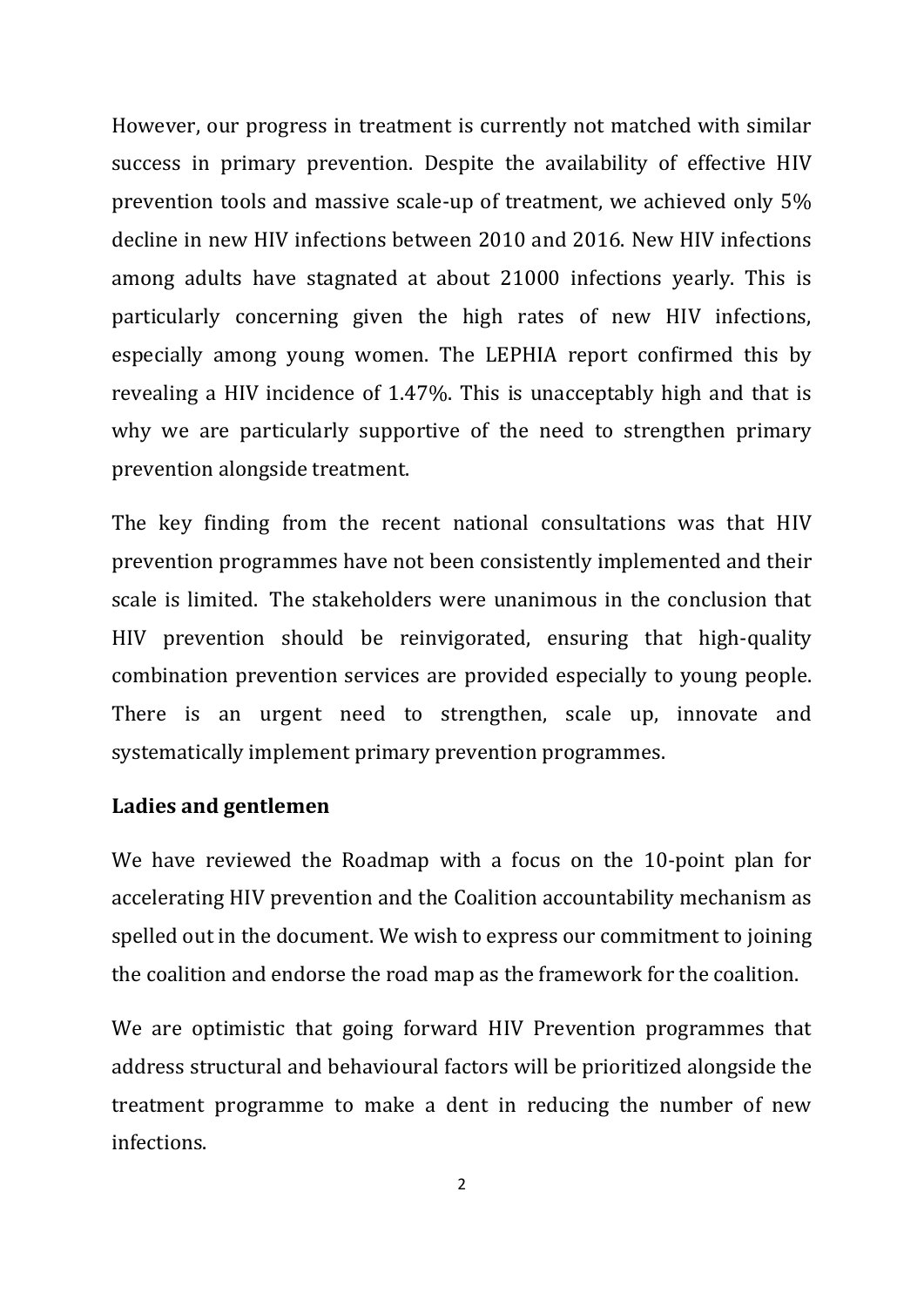I also want to draw attention to the fact that the country has made significant progress on the 10-point plan for accelerating HIV prevention in several areas including policy alignment to international guidelines and the re-establishment of the **National AIDS Commission** to coordinate a multisectoral response and lead the HIV prevention.

Another good practice the Ministry of Health has initiated is social contracting with some civil society organizations to increase coverage of HIV prevention and treatment services. This is still on a limited scale and need to be strengthened and scaled up. We hope, therefore, this meeting shall provide more light and details on experiences on similar initiatives in other countries.

## **Ladies and Gentlemen,**

Lesotho is committed to implementing the 10 point agenda. I will personally champion HIV prevention. Some of the immediate to medium term actions towards implementing the 10 point agenda will be grounded in ongoing national processes to ensure sustainability. My Ministry in collaboration with the National AIDS Commission is planning to conduct a joint and participatory review of HIV and TB programmes. The process will include a strategic assessment of the HIV prevention programme to identify the critical policy, programmatic and structural gaps and barriers to increasing coverage and reducing HIV incidence.

The process will also contribute to developing a new **National Strategic Plan for HIV and AIDS** which will incorporate revised prevention targets that the country leadership is committed to. The national prevention strategy will include steps for rapid scale-up to meet coverage and output targets by districts.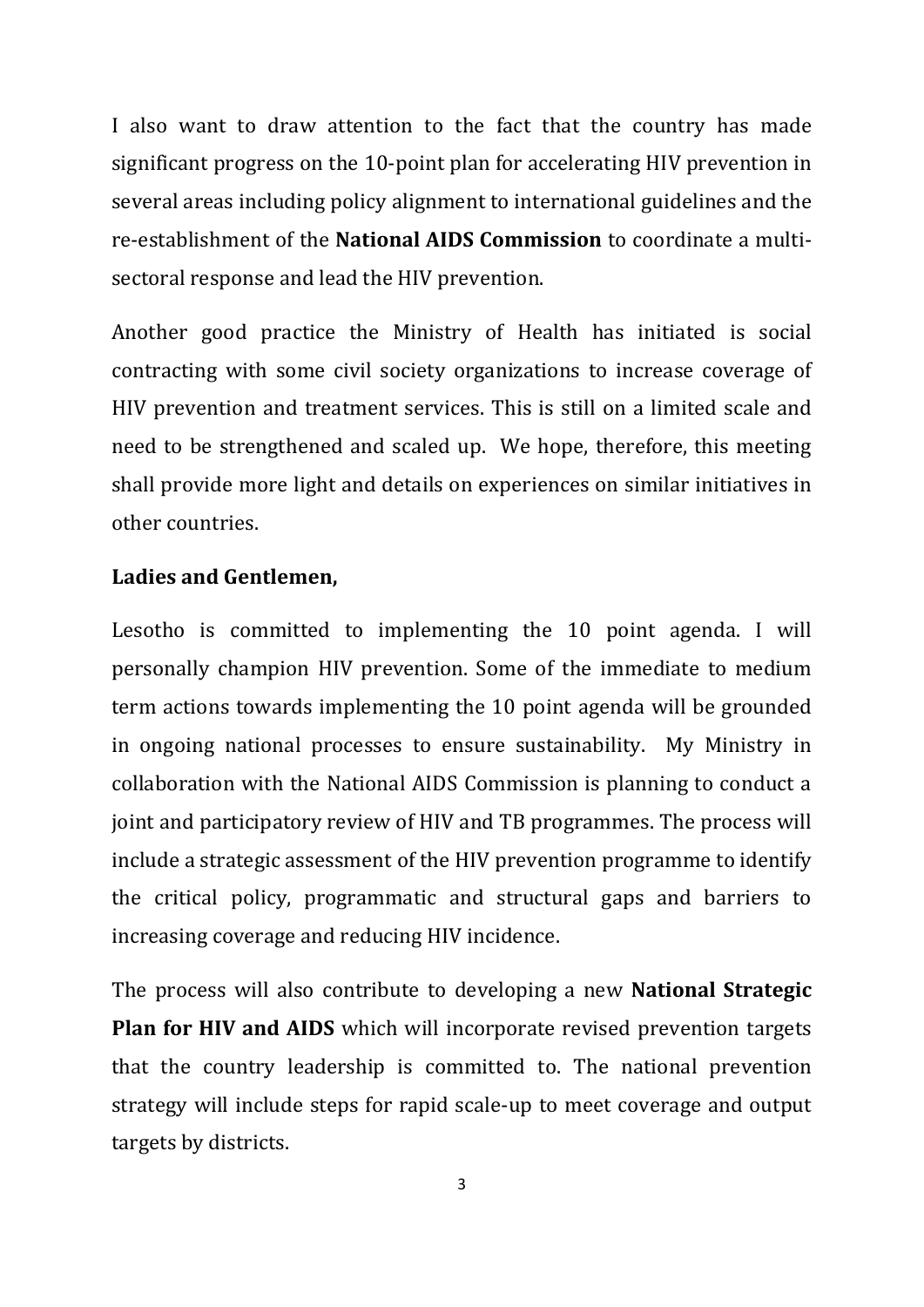As a country Lesotho is currently developing the second **National Strategic Development Plan** which provides us with yet another opportunity to keep HIV prevention high on the development agenda.

In addition, we are planning to organize a HIV prevention summit: a forum that will help us to fully articulate prevention issues and forge a way forward. As you may be aware the SADC region has since 2015 prioiritised HIV prevention with Minsters taking the lead. Last week SADC member states' technical team led by NAC Directors met to draft the regional strategy on HIV Prevention with a focus on key populations to ensure no one is left behind. Countries were also guided on how to set inclusive prevention targets and indicators which will enable monitoring and evaluation of progress toward reaching the UNAIDS Fast Track targets by 2020. The strategy is scheduled for ministerial approval in November 2017 and provides for HIV Prevention financing commitment by member states. Programme Director we see today's launch as catalytic to the regional initiative. Following this launch Lesotho will prioritise the setting of national and subnational prevention targets aligned to the global and SADC prevention targets. The capacity of NAC will be strengthened to enable it provide the necessary programmatic and technical leadership on Combination.

We are fully aware of the urgent need to strengthen the country's role and leadership in coordinating and aligning development efforts in the country.

## **Ladies and Gentlemen,**

In conclusion the Government of Lesotho is fully committed to reaching the 2016 Political declaration prevention targets by 2020 and stands ready to support human rights issues in line with the sustainable development